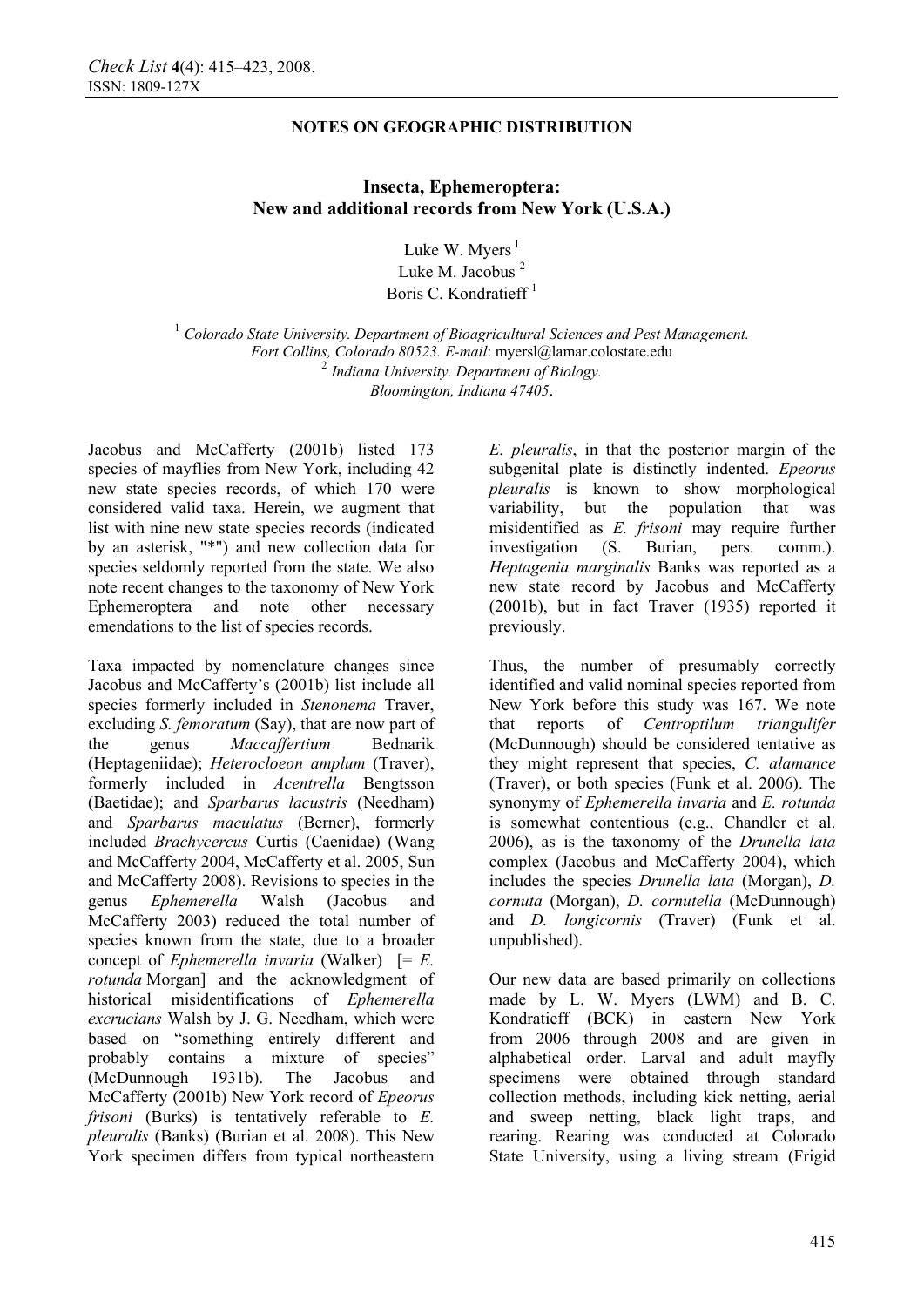Units, Inc., Toledo Ohio), in order to mimic stream condition in the lab and make accurate larval associations. All material reported is deposited in the C. P. Gillette Museum of Arthropod Diversity, Colorado State University, Fort Collins, Colorado (CSUC), Florida A&M University, Tallahassee, Florida (FAMU) or the New York State Museum, Albany, New York (NYSM).

With these new records, the total number of mayflies known from New York State stands at 176 valid species and three *nomen dubium*.

## **Species Accounts**

Ameletidae

*Ameletus tertius* McDunnough

Previous Report: Unspecified County, Zloty (1996).

New Report: Greene Co., Stony Clove Creek, Lanesville, black light trap, 20 May 1978, 1 male adult, T. L. McCabe (NYSM). Hamilton Co., Silver Run, Limekiln Rd. (43°41'43" N, 74°36'06" W), 06 June 2008, 3 male adults, reared, 12 June 2008, LWM and R. Mowrey (CSUC); Washington Co., Stream off Little Buck Mountain, Shelving Rock Rd. (43°32'17" N, 73°34'21" W), 30 April 2008, 12 female adults, 12 sets exuviae, 3 larvae, reared, 20 May 2008, LWM (CSUC).

Remarks: The species ranges from the Canadian Maritime provinces south to the southern Appalachian mountains in the U.S.A. (Zloty 1996, DeWalt et al. 2007).

# Arthropleidae

*Arthroplea bipunctata* (McDunnough)

Previous Report: Lewis Co., Jacobus and McCafferty (2001b).

New Reports: Clinton Co., Beaver Pond, 1.6 km N. of Fern Lake (44°30'33" N, 73°42'51" W), 12 May 2006, 4 larvae, LWM (CSUC); Essex Co., W. B. Ausable River Overflow, River Rd. nr. Jct. Rt. 86 (44°17'24" N, 73°56'03" W), 22 May 2007, 1 larva, LWM (CSUC); Pond at Stacy Brook, Spring Rd., SW Westport (44°08'49" N, 73°28'15" W), 23 May 2008, 1 larva, LWM, BCK, and R. W. Baumann (NYSM); S. B. Saranac River, Moose Pond Rd. Overflow (44°23'36" N, 74°03'24" W), 28 May 2007, 5 larvae, LWM and J. Mihuc (CSUC); Hamilton Co., Temporary Drainage to Governor Brook, Limekiln Rd. nr. Red River (43°42'03" N, 74°45'01" W), 29 June 2007, 37 larvae, LWM and BCK (CSUC); Red River, Limekiln Lake Rd. (43°41'24" N, 74°45'05" W), 6 June 2008, 2 larvae, LWM and R. Mowrey (CSUC); Lewis Co., Black River Irrigation Ditch, Rt. 812 Nr. Lowville (43°49'20" N, 75°27'43" W), 18 May 2007, 51 larvae, LWM (CSUC); same as previous, 18 May 2007, 9 male adults, 5 female adults, reared 15 June 2007, LWM (CSUC); Warren Co., Beaver Pond, Potter Brook, Potter Brook Rd. (43°33'55" N, 73°50'14" W), 11 May 2008, 4 larvae, LWM (CSUC); Schroon River Overflow, E. Schroon River Rd. Jct. Nest Rd. (43°40'56" N, 73°47'20" W), 15 May 2008, 1 female adult, reared, 25 May 2008, LWM and E. White (CSUC).

Remarks: This Holarctic species is distributed throughout eastern North America, but it has not been recorded south of 40° N latitude (Burian and Gibbs 1991). In the spring months this species was collected commonly from overflow areas and beaver ponds with little or no flow, and abundant coarse organic material. Mature larvae were collected until the end of June.

### Baetidae

\**Acentrella barbarae* Jacobus and McCafferty.

New Reports: Essex Co., W. B. Ausable River, Rt. 86 notch nr. Wilmington (44°20'27" N, 73°53'24" W), 28 July 2007, LWM, 1 larva (dissected parts in microvial) (CSUC).

Remarks: This record extends the known range of geographic distribution northwards from Tennessee and North Carolina, representing the first report of the species since its original description from Great Smoky Mountains National Park (Jacobus and McCafferty 2006).

### *Acentrella parvula* (McDunnough)

Previous Report: Warren Co., Jacobus and McCafferty (2001b).

New Reports: Herkimer Co., S. B. Moose River, Rt. 28 nr. County Line (43°36'42" N, 75°06'09" W), 28 June 2007, 1 larva, LWM and BCK (CSUC).

Remarks: *Acentrella parvula* has a widespread distribution, ranging throughout Canada and the U.S.A (e.g., McCafferty et al. 2004).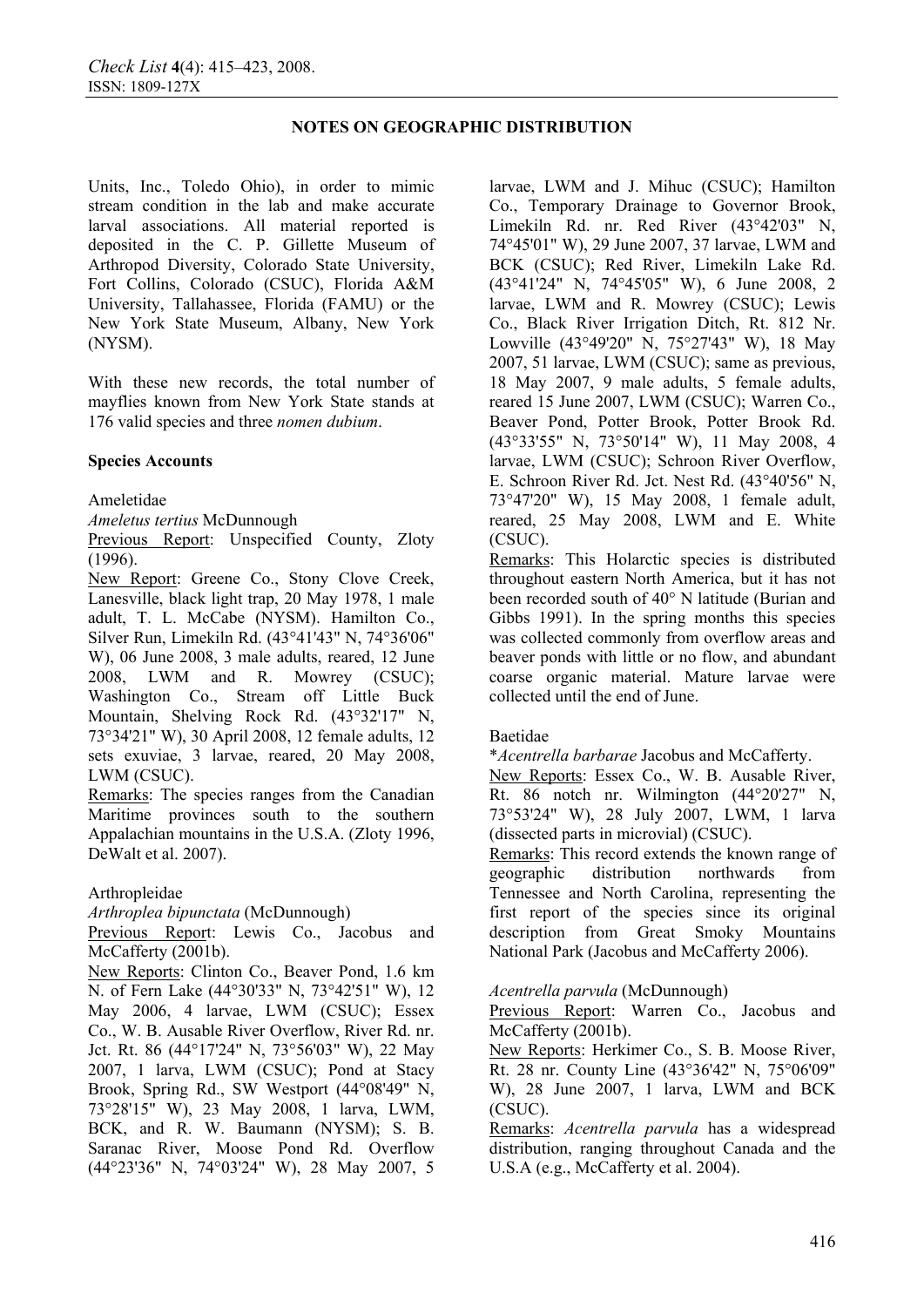## *Baetis rusticans* McDunnough

Previous Report: St. Lawrence Co., Traver (1935). New Report: Clinton Co., S. B. Saranac River, Silver Lake Rd. (44°35'28" N, 73°50'21" W), 3 August 2006, 1 male adult, LWM (CSUC); Greene Co., Kaaterskill Creek, High Falls Rd. Ext. 0.8 km S of 23A, black light trap  $(42^{\circ}11'03'')$ N, 73°58'17" W), 24 June 2007, 1 male adult, LWM and BCK (CSUC); Lewis Co., Independence River, Crossing Pine Grove Rd., black light trap (43°43'50" N, 75°21'55" W), 26 June 2007, 2 male adults, LWM and BCK (CSUC); Warren Co., Mill Cr. Rt. 8 nr. Weavertown (43°37'41" N, 73°56'41" W), 26 June 2007, 1 male adult, LWM and BCK (CSUC). Remarks: These reports represent the first

confirmed collections of B. rusticans from New York since Traver (1935) reported it from Fort Jackson in St. Lawrence County. This species has an apparently disjunct distribution that includes northeastern North America and Texas (McCafferty 2001). McCafferty (2001) reviewed past reports, including historic misidentifications; larvae are still unknown for this species.

# \**Centroptilum minor* McDunnough

New Reports: Franklin Co., Raquette River, Coreys Rd. nr. Axton Landing, black light trap (44°12'05" N, 74°19'01" W), 27 June 2007, 4 male adults, LWM and BCK (CSUC); Herkimer Co., S. B. Moose River, Rt. 28 nr. County Line (43°36'42" N, 75°06'09" W, 29 July 2007, 8 male adults, 3 larvae, LWM (CSUC); Warren Co., Schroon River, I-87 exit 24 (43°36'18" N, 73°43'41" W), 14 September 2007, 1 male adult, LWM (CSUC).

Remarks: New York is within a geographic range that has been established for this species by several recent reports. Elsewhere, C. minor has been reported from Quebec, Ontario, Maine, New Hampshire, North Carolina, Alabama, Missouri, Kansas, Oklahoma and Texas (McCafferty and Randolph 1998, Baumgardner and Kennedy 1999, Jacobus and McCafferty 2001a, McCafferty et al. 2004, Wiersema and McCafferty 2004; Chandler et al. 2006, McCafferty and Jacobus 2008). Chandler et al. (2006) regarded it as an Appalachian and Northeast Boreal species, but the reports from Kansas, Missouri, Oklahoma and Texas indicate that it is more widespread.

## \**Centroptilum victoriae* McDunnough

New Report: Franklin Co., N. B. Saranac River, Vernofskys Camp Rd. off Goldsmith Rd. (44°34'28" N, 73°59'11" W), 6 August 2006, 1 male adult, LWM (CSUC).

Remarks: New York is within the known geographic range of *C. victoriae*. This species has been reported previously from Nova Scotia, Ontario, Manitoba, Saskatchewan and Alberta in Canada and Vermont, Michigan, Indiana, Iowa, Wisconsin and Montana in the U. S. A. (McCafferty and Randolph 1998, McCafferty et al. 2003, 2004, Wiersema and McCafferty 2004). Chandler et al.'s (2006) reference to a Maine population of *C. semirufum* (McDunnough) is applicable to *C. victoriae*. Steve Burian (pers. comm.) kindly confirmed the misidentification by Burian and Gibbs (1991). Wiersema and McCafferty (2004) remarked that a report of *C. semirufum* from Maine was based on a misidentification of *C. victoriae*.

# \**Cloeon dipterum* (Linnaeus)

New Report: Clinton Co., Wetland, Silver Lake Rd. (44°35'26" N, 73°50'27" W), 14 June 2006, 2 male adults, reared, 25 July 2006, LWM (CSUC); Warren Co., Beaver Pond, Potter Brook, Potter Brook Rd. (43°33'55" N, 73°50'14" W), 11 May 2008, 1 male adult, 2 larvae, 1 set exuviae, reared, 15 May 2008, LWM (CSUC).

Remarks: *Cloeon dipterum* has a widespread Holarctic distribution (Randolph et al. 2002), and its occurrence in New York would have been expected.

# \**Plauditus cingulatus* (McDunnough)

New Reports: Herkimer Co., S. B. Moose River, Rt. 28 nr. County Line (43°36'42" N, 75°06'09" W), 29 July 2007, 4 larvae, LWM (CSUC). Warren Co., Hudson River, Glen Athol Rd. (43°34'41" N, 73°51'34" W), 26 June 2007, 8 larvae, LWM and BCK (CSUC).

Remarks: New York is within the presumed geographic range of *P*. *cingulatus*. The species has been reported previously from Quebec to South Dakota and south to Arkansas and North Carolina (McDunnough 1931a, McCoy and Hales 1974, Berner 1977, McCafferty and Provonsha 1978).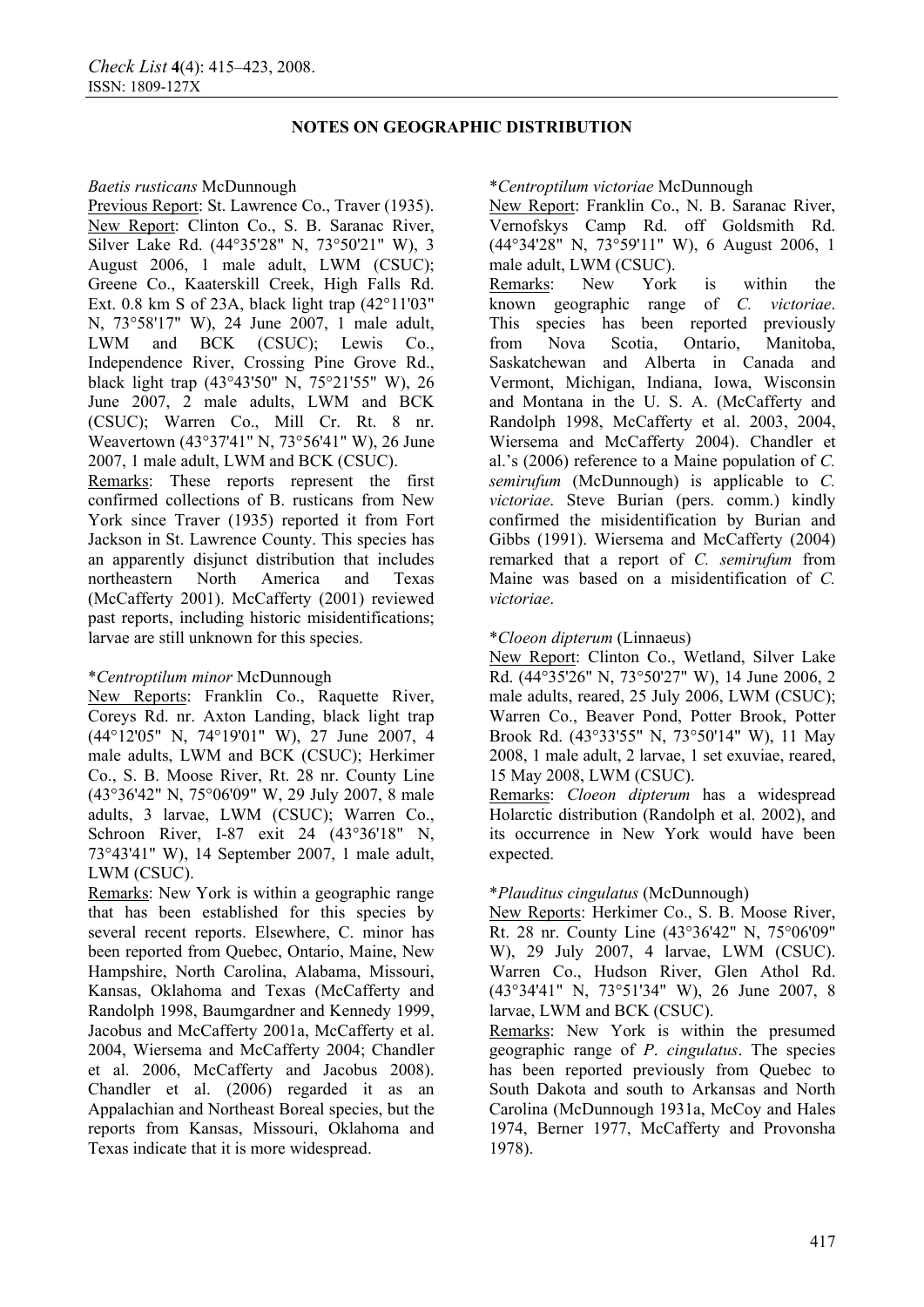## *Procloeon mendax* (Walsh)

Previous Report: Herkimer Co., Needham (1908). New Report: Clinton Co., Wetland, Redford Sand Quarry, Ferrell Rd., black light trap (44°36'22" N, 73°49'24" W), 3 August 2006, 1 male adult, LWM (CSUC).

Remarks: This species has been reported infrequently from scattered localities in northeastern and midwestern North America (Wiersema and McCafferty 2004). Our record represents the first substantiated report of this species in New York since its initial report from the foot of First Lake in Herkimer County (Needham 1908).

# *Procloeon rivulare* (Traver)

Previous Report: Wyoming Co., Jacobus and McCafferty, (2001b).

New Reports: Clinton Co., Ausable River, Rt. 9N 4.8 km W of Ausable Forks (44°27'19" N, 73°36'49" W), 27 June 2007, 2 male adults, LWM (CSUC); Essex Co., E. B. Ausable River, Rt. 9N nr. Rattlesnake Knob (44°20'51" N, 73°45'31" W), 27 June 2007, 1 male adult, LWM and BCK (CSUC).

Remarks: Previous distributional accounts of this widespread species range from the Canadain Maritime Provinces south along the Appalachians to Tennessee, and west to Kentucky, Mississippi, and Ohio (Wiersema and McCafferty 2004).

# *Procloeon rubropictum* (McDunnough)

Previous Reports: Tompkins Co., Traver (1935), Allegany Co., Jacobus and McCafferty, (2001b). New Report: Warren Co., Pack Forest Lake, Old Rt. 9 (43°33'00" N, 73°48'20" W) 26 June 2007, 1 larva, LWM, BCK, and R. Bode (CSUC).

Remarks: The known range of geographic distribution for *P*. *rubropictum* extends from Quebec and Ontario south to Florida and west to Illinois and Manitoba (Lowen and Flannagan 1992, Wiersema and McCafferty 2004).

### *Procloeon rufostrigatum* (McDunnough)

Previous Report: Allegany Co., Jacobus and McCafferty (2001b).

New Report: Clinton Co., Wetland, Silver Lake Rd. (44°35'26" N, 73°50'27" W), 30 July 2005, 1 larva, LWM (CSUC).

Remarks: Previous reports of this widespread species range from New Brunswick and Quebec south to Kentucky, and as far west as Texas and Manitoba (Lowen and Flannagan 1992, Wiersema and McCafferty 2004).

### Baetiscidae

\**Baetisca carolina* Traver

New Reports: Essex Co., Cold River, High Peaks Wilderness Area (44°05'18" N, 74°15'56" W), 11 May 2006, 3 larvae, LWM (FAMU); E. B. Ausable River, Aundrus Rd. Upper Jay (44°18'53" N, 73°47'10" W), 10 May 2006, 1 larva, LWM (FAMU).

Remarks: Our new records from New York supplement reports from within the known range of *B*. *carolina*, Quebec south to Georgia (McDunnough 1932, Pescador and Berner 1981). Chandler et al. (2006) regarded it as an Appalachian and Northeast Boreal species.

## Ephemerellidae

*Ephemerella aurivillii* (Bengtsson)

Previous Report: Chemung Co., Jacobus and McCafferty (2001b).

New Reports: Clinton Co., Cold Brook, Standish Rd. High Banks (44°37'11" N, 73°54'10" W), 26 May 2006, 1 larva, LWM (CSUC); Essex Co., N. F. Boquet River, Rt. 73 (44°06'47" N, 73°42'83" W), 23 May 2007, 1 larva, LWM (CSUC); Essex Co., Stephenson Brook, Whiteface Memorial Highway (44°24'55" N, 73°54'40" W), 16 May 2007, 1 male adult, 2 female adults, reared, 27 May 2007, LWM (CSUC); Franklin Co., Dutton Brook, Rt. 3 nr. Saranac Lake (44°14'58" N, 74°14'18" W), 20 May 2006, 4 larvae, LWM (CSUC); same as previous, 20 June 2006, 1 male adult, LWM (CSUC)

Remarks: This Holarctic species is distributed across northern latitudes of North America, Europe and Asia. In North America there are two disjunct populations, a western population extending from Alaska south along the Cordillera to California, and an eastern population ranging from Labrador and Quebec south to New York and Pennsylvania and west along the Great Lakes to Ontario and Michigan (Allen and Edmunds 1965). During this survey larvae and adults were collected from colder streams and rivers.

*Eurylophella lutulenta* (Clemens) Previous Report: Livingston Co., Traver (1935).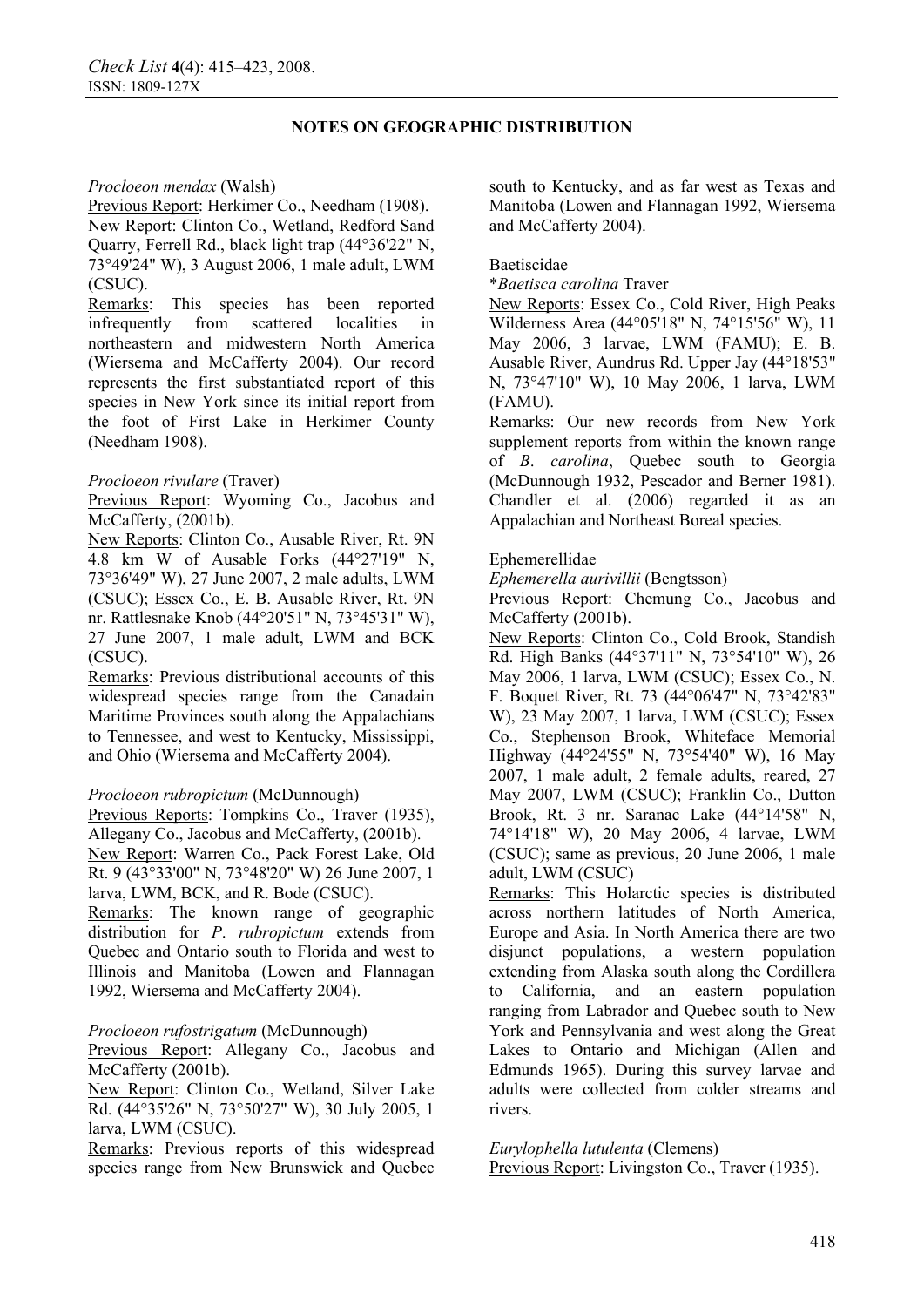New Report: Clinton Co., Great Chazy River, Rt. 374 at Chazy Lake (44°46'17" N, 73°48'25" W), 28 May 2008, 2 larvae, LWM and R. Mowrey (CSUC).

Remarks: Previously reported distributional records for *E*. *lutulenta* extend from New Brunswick west to Wisconsin and south to Arkansas, Tennessee and North Carolina (Funk and Sweeney 1994). Although previously reported from New York by Traver (1935), records from this survey provide confirmation of the continued occurrence of this species in the state.

## \**Eurylophella prudentalis* (McDunnough)

New Reports: Clinton Co., Black Brook, Haselton Rd. nr. Town of Black Brook (44°27'04" N, 73°44'32" W), 16 May 2007, 1 larva, LWM (CSUC); Essex Co., S. B. Saranac River, Moose Pond Rd. Overflow (44°23'36" N, 74°03'24" W), 28 May 2007, 1 larva, 3 male adults, reared, 15 June 2007, LWM and J. Mihuc (CSUC); Lewis Co., Black River Beaches Bridge Boat Launch, Number Four Rd. nr. Lowville (43°46'29" N, 75°26'45" W), 18 May 2007, 1 male adult, reared June 3, 2007, LWM (CSUC); Black River Irrigation Ditch, Rt. 812 nr. Lowville (43°49'20" N, 75°27'43" W), 18 May 2007, 9 larvae, LWM (CSUC); Hessington Marsh, Greig Rd., Glenfield (43°42'39" N, 75°23'54" W), 22 May 2008, 2 male adults, 1 female adult, 3 larvae, 1 set exuviae, reared, 27 May 2008, LWM, BCK and R. W. Baumann (CSUC).

Remarks: These records fall within the known geographic range of *E. prudentalis*, which Chandler et al. (2006) considered to be an Appalachian and Midwestern species. The northern extent of its range includes Quebec and Minnesota, and the southern extent includes Kentucky and South Carolina (Funk and Sweeney 1994, Randolph and McCafferty 1998). Larvae of this species were collected commonly during spring and early summer from overflow areas and calm reaches of streams and rivers.

### Heptageniidae

*Leucrocuta umbratica* (McDunnough)

Previous Report: Tompkins Co., Jacobus and McCafferty (2001b).

New Reports: Greene Co., Trib to Schoharie Creek, Jct. Denning Rd. and Rt. 23A (42°13'09" N, 74°14'34" W), 25 June 2007, 1 male adult, LWM and BCK (CSUC); Warren Co., Straight Brook, Peaceful Valley Rd., black light trap (43°39'46" N, 73°59'49" W), 25 June 2007, 46 male adults, 4 female adults, LWM and BCK (CSUC).

Remarks: The distribution of this species extends from Quebec to Pennsylvania, west to Manitoba and Arkansas (McDunnough 1931a, Peters and Warren 1966, McCafferty and Provonsha 1978; Flannagan and Flannagan 1984, Grant et al. 1997).

*Maccaffertium meririvulanum* (Carle & Lewis) Previous Reports: Cattaraugus Co., Greene Co., Jacobus and McCafferty (2001b).

New Reports: Clinton Co., Casey Brook, Casey Rd. (44°31'60" N, 73°53'43" W), 17 May 2007, 3 larvae, LWM (CSUC); Essex Co., Pettigrew Brook, Bonniview Rd nr. Wilmington, black light trap (44°25'49" N, 73°48'04" W), 26 June 2007, 1 male adult, LWM and BCK (CSUC); Franklin Co., Dutton Brook, Rt. 3 nr. Saranac Lake (44°14'58" N, 74°14'18" W), 20 May 2006, 1 larva, LWM, (CSUC); same as previous, 20 June 2006, 1 male adult, LWM (CSUC); same as previous, 21 June 2006, 1 larva, LWM (CSUC); same as previous, 27 June 2007, 2 male adults, 1 female adult, LWM and BCK (CSUC).

Remarks: Previous records of this Appalachian species range from New York south to Alabama and Georgia (Carle and Lewis 1978, Bednarik and McCafferty 1979, Kondratieff and Harris 1986, Randolph and McCafferty 1998). During this study adults and mature larvae were collected in May and June from spring-fed first order streams.

# *Nixe rusticalis* (McDunnough)

Previous Reports: Tompkins Co., Traver (1935).

New Reports: Greene Co., Kaaterskill Creek, High Falls Rd. Ext. 0.8 km S of 23A, black light trap (42°11'03" N, 73°58'17" W), 24 June 2007, 2 male adults, LWM and BCK (CSUC); Schoharie Creek, Jct. Denning Rd. and Rt. 23A (42°13'01" N, 74°14'34" W), 25 June 2007, 1 male adult, LWM and BCK (CSUC); Warren Co., E. B. Sacandaga River, Rt. 30 mm 1022, black light trap (43°31'33" N, 74°08'58" W), 25 June 2007, 1 male adult, LWM and BCK (CSUC).

Remarks: Our records represent the first reports of this species from New York since Traver (1935) reported it from Tompkins County at Enfield,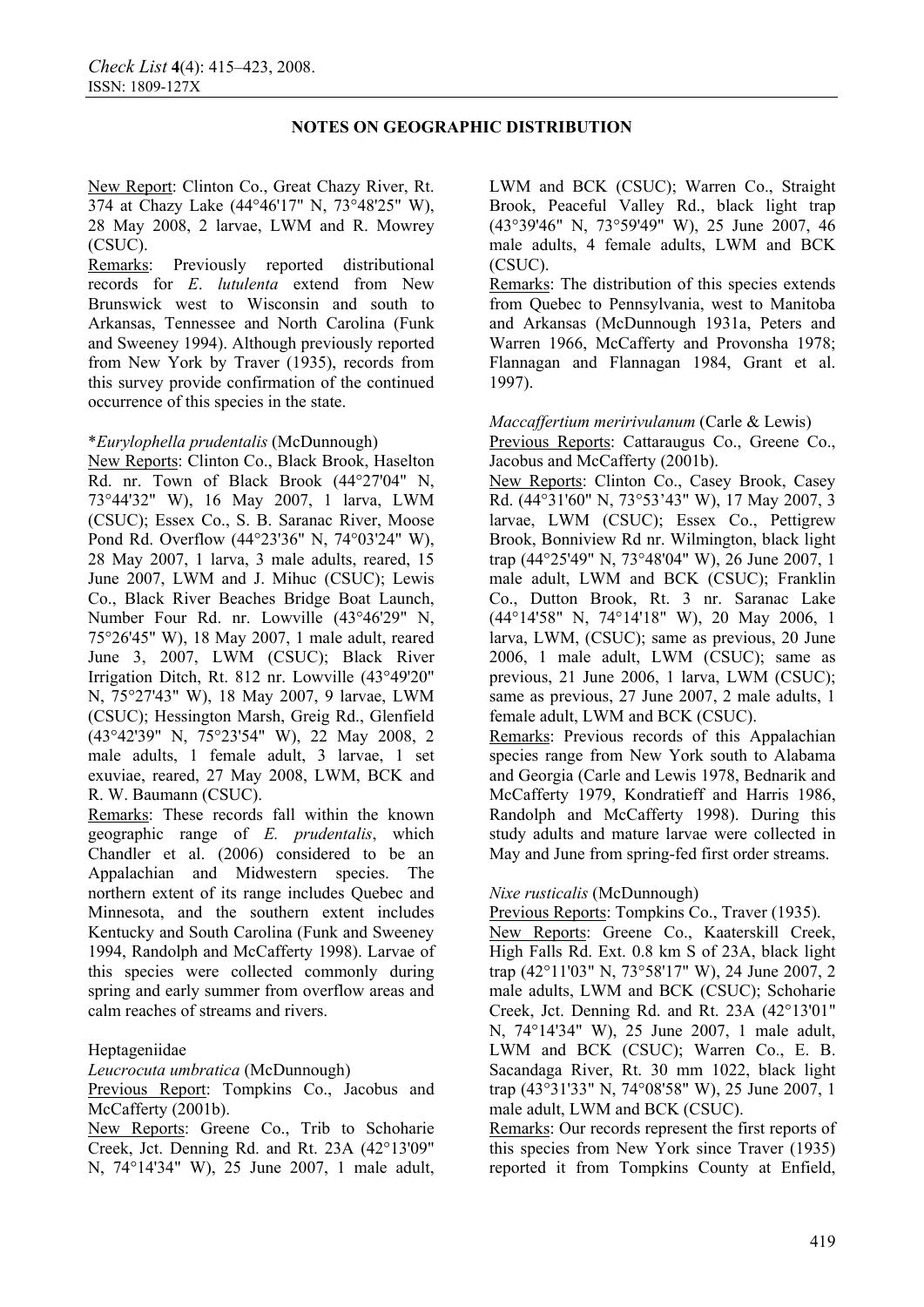Taughannock Glens, and Ithaca. It has been reported elsewhere in North America, ranging from Quebec (McDunnough 1931a) to Saskatchewan (Whiting and Sheard 1990) and Alabama (Kondratieff and Harris 1986).

## *Rhithrogena amica* Traver

Previous Reports: Tompkins Co., Traver (1935); Livingston Co., Jaccobus and McCafferty (2001b).

New Reports: Clinton Co., S. B. Saranac River, Silver Lake Rd., black light trap (44°35'28" N, 73°50'21" W), 27 May 2007 1 male adult, LWM (CSUC); Essex Co., W. B. Ausable River, Rt 86 in Wilmington, black light trap (44°23'20" N, 73°49'06" W), 26 June 2007, 3 male adults, LWM and BCK (CSUC); Franklin Co., N. B. Saranac River, Loon Lake Rd. (44°32'21" N, 74°03'06" W), 30 May 2006, 1 male adult, 1 female adult, LWM (CSUC); Warren Co., Straight Brook, Peaceful Valley Rd., black light trap (43°39'46" N, 73°59'49" W), 25 June 2007, 2 male adults, LWM and BCK (CSUC).

Remarks: This species has been recorded from scattered localities ranging from Quebec (Dulude 1992) to Georgia (Berner 1977).

# *Rhithrogena anomala* McDunnough

Previous Reports: Clinton Co., St. Lawrence Co., Traver (1935); Onondaga Co., Jacobus and McCafferty (2001b).

New Report: Clinton Co., S. B. Saranac River, Silver Lake Rd. (44°35'28" N, 73°50'21" W), 3 July 2006, 1 male adult, LWM (CSUC).

Remarks: Previous distributional accounts of this species range from Quebec south along the Appalachians to Alabama (McDunnough 1928, Harris et al. 1996). It also has been reported from Manitoba (Jacobus and McCafferty 2001a).

### \**Rhithrogena impersonata* (McDunnough)

New Reports: Clinton Co., True Brook, True Brook Rd. Saranac (44°38'14" N, 73°46'06" W), 24 May 2007, 1 male adult, LWM (CSUC); Essex Co., S. Fork Boquet River Rt. 73 (44°06'16" N, 73°41'33" W), 19 May 2006, 1 male adult, LWM (CSUC); Franklin Co., N. B. Saranac River, Loon Lake Rd. (44°32'21" N, 74°03'06" W), 28 May 2007, 2 male adult, LWM and J. Mihuc (CSUC).

Remarks: This species ranges from Quebec to Oklahoma (McDunnough 1925, McCafferty et al. 1997). Within this range, Randolph and McCafferty (1998) noted a "disjunct Great Lakes and Appalachian Plateau distribution pattern. Chandler et al. (2006) regarded it as a primarily Appalachian and Northeastern Boreal species.

## \**Rhithrogena jejuna* Eaton

New Reports: Clinton Co., True Brook, True Brook Rd. Saranac (44°38'14" N, 73°46'06" W), 21 May 2006, 1 male adult, LWM (CSUC); Essex Co., E. B. Ausable River, Aundrus Rd. Upper Jay (44°18'53" N, 73°47'10" W), 21 May 2006, 1 male adult, LWM (CSUC); Trib to Barton Brook, Old Military Rd. 2.4 km from Lord Rd. off Rt. 9, 44.2348N 73.6207W, May 23, 2008, 6 male adults, reared, 30 May 2008, LWM, BCK, and R. W. Baumann (CSUC); W. B. Ausable River Notch on rt 86 near Wilmington (44°20'27" N, 73°53'24" W), 24 May 2006, 2 male adults, LWM (CSUC); Franklin Co., N. B. Saranac River, Loon Lake Rd. (44°32'21" N, 74°03'06" W), 30 May 2006, 1 male adult, LWM (CSUC); Warren Co., E. B. Sacandaga River, Rt. 30 mm 1022, black light trap (43°31'33" N, 74°08'58" W), 25 June 2007, 1 male adult, LWM and BCK (CSUC). Remarks: This species is known to occur throughout Canada (McCafferty and Randolph 1998, Jacobus and McCafferty 2001a) and in the U.S.A, as far south as Oklahoma (McCafferty et al. 1997, Randolph and McCafferty 1998, McCafferty et al. 2003). Chandler et al. (2006) regarded R. jejuna as an Appalachian and Northeastern Boreal species.

### *Stenacron pallidum* (Traver)

Previous Reports: Wyoming Co., Jaccobus and McCafferty (2001b).

New Reports: Clinton Co., Main Stem Saranac River, Pup Hill Rd. (44°36'39" N, 73°47'29" W), 19 June 2006, 1 larva, LWM (CSUC); Franklin Co., N. B. Saranac River, Goldsmith Rd. (44°33'24" N, 74°01'33" W), 29 May 2006, 1 larva, LWM (CSUC); Herkimer Co., S. B. Moose River, Rt. 28 nr. County Line (43°36'42" N, 75°06'09" W), 28 June 2007, 1 larva, LWM and BCK (CSUC).

Remarks: The range of this Appalachian species extends from Maine (Burian and Gibbs 1991) and New York (Jacobus and McCafferty 2001b), south along the Appalachians to North Carolina (Lewis 1974).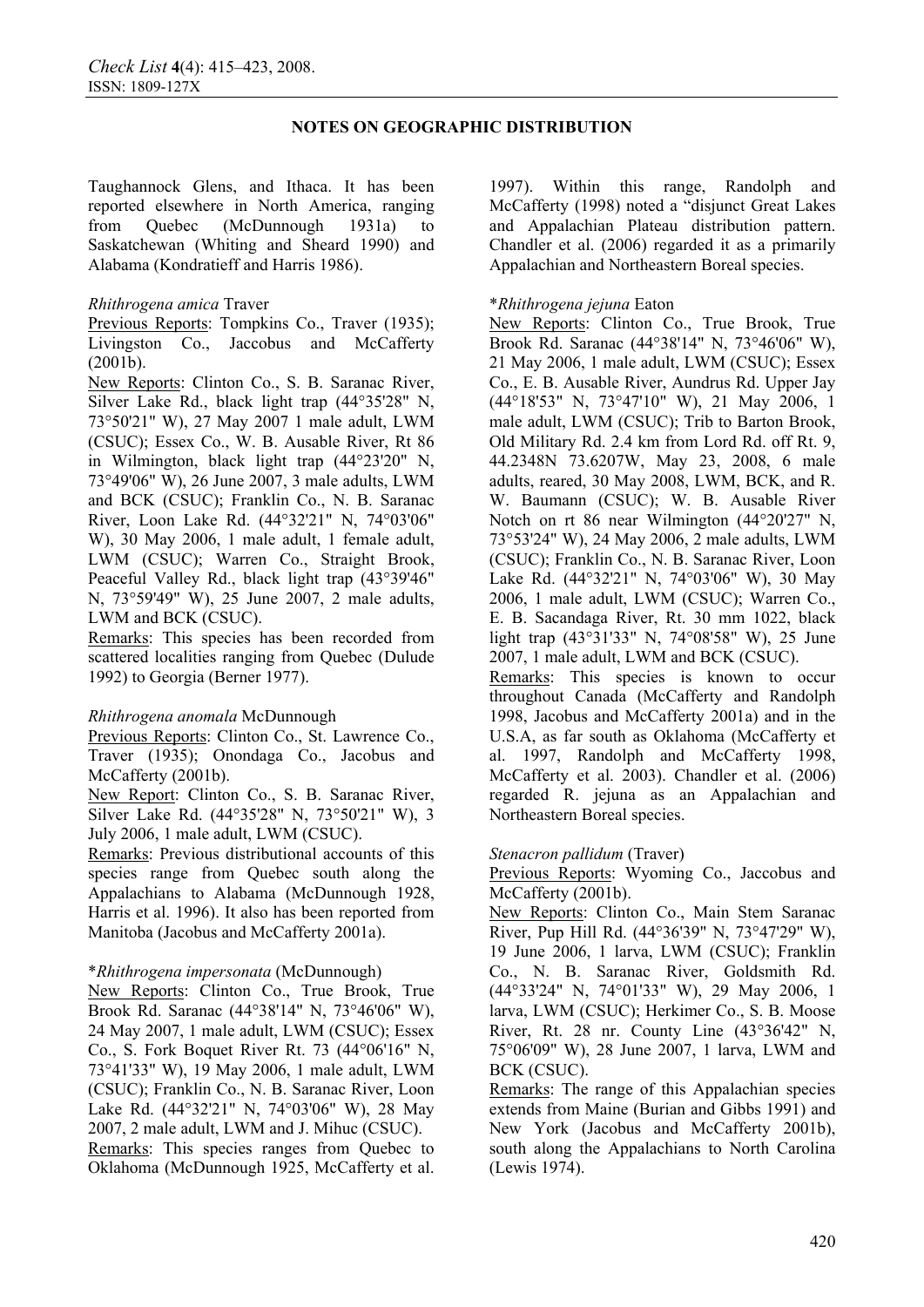#### Leptophlebiidae

*Leptophlebia johnosni* McDunnough Previous Reports: Franklin Co., St. Lawrence Co., Burian (2001).

New Reports: Clinton Co., Beaver Pond, Bernau Brook, Standish Rd. Nr. High Banks (44°36'41" N, 73°53'40" W), 14 May 2008, 1 male adult, 1 larva, reared, 18 May 2008, LWM (CSUC); Same as previous, 14 May 2008, 1 male adult, reared, 30 May 2008, LWM (CSUC).

Remarks: Previous accounts of this species range from the Canadian Maritime Provinces south to North Carolina and South Carolina (Burian 2001). *Leptophlebia johnsoni* has been collected infrequently in some portions of its range, and was listed as endangered in Virginia (Kondratieff and Kirchner 1991, Burian 2001).

#### **Acknowledgments**

We would like to thank the following individuals for their assistance in various aspects of this study, including Dr. Tim L. McCabe, New York State Museum, Albany, New York. David H. Funk, Stroud Watershed Research Center, Avondale Pennsylvania determined Eurylophella specimens, Dr. Manuel L. Pescador, Florida A&M University, Tallahassee, Florida, confirmed the Baetisca specimens, and Dr. Steven. K. Burian, Southern Connecticut State University, New Haven, Connecticut provided additional verification and determination of material presented in this paper. Dr. Tim B. Mihuc, Plattsburgh State University, Plattsburgh, New York provided logistical support for field sampling in New York State. Additionally, Dr. Janet R. Mihuc, Paul Smith's College, Robert W. Bode, New York State Stream Biomonitoring Unit, and Paul G. Novak, New York State DEC, provided assistance in the field. This research was made possible by a grant funded by the New York State Biodiversity Research Institute, Albany, New York.

**————————————————** 

**————————————————** 

#### **Literature Cited**

- Allen, R. K. and G. F. Edmunds. 1965. A revision of the genus Ephemerella (Ephemeroptera: Ephemerellidae) VIII. The subgenus *Ephemerella* in North America. Miscellaneous Publications of the Entomological Society of America 4 (6): 244-282.
- Baumgardner, D. E. and J. H. Kennedy. 1999. Mayflies (Insecta: Ephemeroptera) of the Kiamichi River Watershed, Oklahoma. Journal of the Kansas Entomological Society 72: 297-305.
- Bednarik, A. F. and W. P. McCafferty. 1979. Biosystematic revision of the genus *Stenonema* (Ephemeroptera: Heptageniidae). Canadian Bulletin of Fisheries and Aquatic Sciences 201: 1-73.
- Berner, L. 1977. Distributional patterns of southeastern mayflies (Ephemeroptera). Bulletin of the Florida State Museum (Biological Sciences) 22: 1-55.
- Burian, S. K. 2001. A revision of the genus Leptophlebia Westwood in North America (Ephemeroptera: Leptophlebiidae: Leptophlebiinae). Ohio Biological Survey Bulletin NS 13(3): i-v + 1- 80.
- Burian, S. K. and K. E. Gibbs. 1991. Mayflies of Maine: an annotated faunal list. Maine Agricultural Experiment Station, Technical Bulletin 142: 109pp.
- Burian, S. K., B. I. Swartz and P. C. Wick. 2008. Taxonomy of Epeorus frisoni (Burks) and a key to New England species of Epeorus; p. 277-294

*In* International advances in the ecology, zoogeography and systematics of mayflies and stoneflies. Frederick Richard Hauer, Jack Arthur Stanford and Robert Lee Newell (ed.). University of California Publications in Entomology, vol. 128. Available online, <http://repositories.cdlib.org/ucpress/ucpe/vol\_128\_I

nternationalAdvances\_MayfliesandStoneflies>.

- Carle, F. L. and P. A. Lewis. 1978. A new species of Stenonema (Ephemeroptera: Heptageniidae) from eastern North America. Annals of the Entomological Society of America 71: 285-288.
- Chandler, D. S., G. D. Whitmore, S. K. Burian, and J. F. Burger. 2006. The mayflies (Ephemeroptera) of New Hampshire: Seasonality and diversity of the stream fauna. Transactions of the American Entomological Society 132: 25-73.
- DeWalt, R. E., L. M. Jacobus and W. P. McCafferty. 2007. Summer Ephemeroptera, Plecoptera, and Trichoptera from southwestern drainages in Great Smoky Mountains National Park, with additional Ephemeroptera records. Proceedings of the Entomological Society of Washington 109: 136- 154.
- Dulude, Y. 1992. Les ephemeres du pecheur Quebecois. Les Editions de l'Homme, Montreal. 402 pp.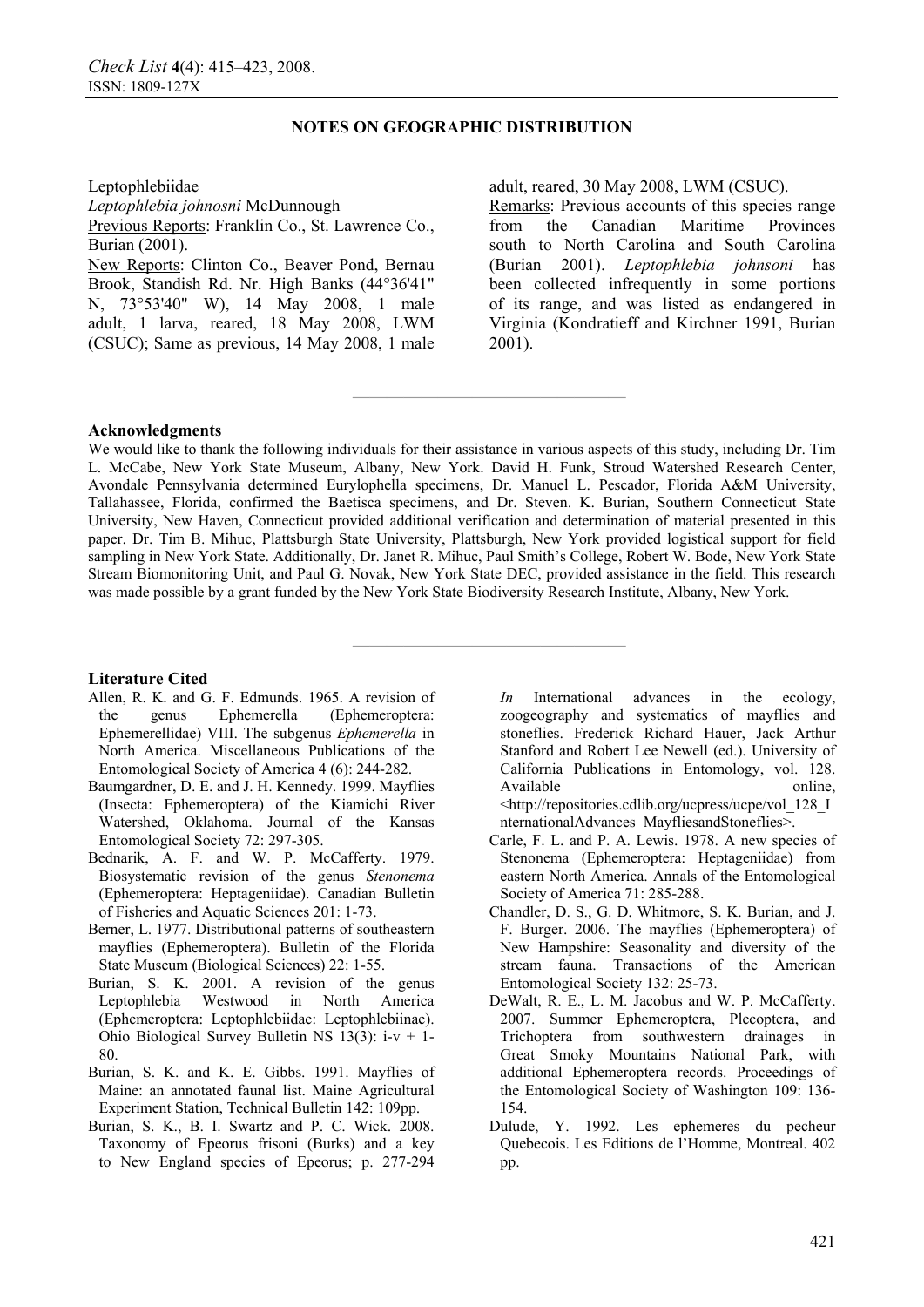- Flannagan, P. M. and J. F. Flannagan. 1984. The postglacial origin and present distribution of the mayflies (Ephemeroptera) of Manitoba, Canada; p. 149-169 *In* Proceedings of the Fourth International Conference on Ephemeroptera. Landa, V., T. Soldán and M. Tonner (ed.). Institute of Entomology, Czechoslovak Academy of Sciences, Ceské Budejovice.
- Funk, D.H. and B.W. Sweeney. 1994. The larvae of eastern North American *Eurylophella* Tiensuu (Ephemeroptera: Ephemerellidae). Transactions of the American Entomological Society 120: 209- 286.
- Funk, D. H., J. K. Jackson, and B. W. Sweeney. 2006. Taxonomy and genetics of the parthenogenetic mayfly *Centroptilum triangulifer* and its sexual sister Centroptilum alamance (Ephemeroptera: Baetidae). Journal of the North American Benthological Society  $25 \cdot 417 - 429$
- Grant, P., S. K. Burian and E. C. Masteller. 1997. Emergence of mayflies (Ephemeroptera) from streams or Erie Co., PA. Journal of the Pennsylvania Academy of Science 70:105-112.
- Harris, S. C., B. C. Kondratieff, and B. P. Stark. 1996. New records of Ephemeroptera, Plecoptera and Trichoptera from Alabama. Entomological News. 107: 237-242.
- Jacobus, L. M. and W. P. McCafferty. 2001a. Additions to the Canadian Ephemeroptera. Journal of the New York Entomological Society 109: 367-371.
- Jacobus, L. M. and W. P. McCafferty. 2001b. The mayfly fauna of New York State (Insecta: Ephemeroptera). Journal of the New York Entomological Society 109: 47-80.
- Jacobus, L. M. and W. P. McCafferty. 2003. Revisionary contributions to North American *Ephemerella* and *Serratella* (Ephemeroptera: Ephemerellidae). Journal of the New York Entomolgical Society 111: 174-193.
- Jacobus, L. M. and W. P. McCafferty. 2004. Revisionary contributions to the genus *Drunella* (Ephemeroptera: Ephemerellidae). Journal of the New York Entomological Society 112: 127-147.
- Jacobus, L. M. and W. P. McCafferty. 2006. A new species of *Acentrella* Bengtsson (Ephemeroptera: Baetidae) from Great Smoky Mountains National Park, USA. Aquatic Insects 28: 101-111.
- Kondratieff, B. C. and S. C. Harris. 1986. Preliminary checklist of the mayflies (Ephemeroptera) of Alabama. Entomological News 97: 230-236.
- Kondratieff, B. C. and R. F. Kirchner. 1991. Mayflies, Class Insecta: Order Ephemeroptera: Subphylum Tracheata; p. 194-197 *In* Virginia's Endangered Species. Karen Terwillings (ed.). McDonald and Woodward Publishing Company. Blacksburg, Virginia. 680 pp.
- Lewis, P. A. 1974. Taxonomy and ecology of *Stenonema* mayflies (Heptageniidae: Ephemeroptera). Environmental Monitoring Series Report. EPA-670/4-74-006: 1-81.
- Lowen, R. G. and J. F. Flannagan. 1992. Nymphs and imagoes of four North American species of *Procloeon* Bengtsson with descriptions of a new species (Ephemeroptera: Baetidae). Canadian Entomologist 124: 97-108.
- McCafferty, W. P. 2001. Notes on distribution and orthography associated with some poorly known<br>North American mayflies (Ephemeroptera). North American mayflies Entomological News 112: 121-122.
- McCafferty, W.P. and A May Provonsha. 1978. The Ephemeroptera of mountainous Arkansas. Journal of the Kansas Entomological Society 51: 360-379.
- McCafferty, W. P. and R. P. Randolph. 1998. Canada mayflies: A faunistic compendium. Proceedings of the Entomological Society of Ontario 129: 47-97.
- McCafferty, W.P., R.K. Heth, and R.D. Waltz.1997. The Ephemeroptera of Spring Creek, Oklahoma, with remarks on notable records. Entomological News 108: 193-200.
- McCafferty, W. P., T. Hubbard, T. H. Klubertanz, R. P. Randolph, and M. Birmingham. 2003. Mayflies (Ephemeroptera) of the Great Plains. II: Iowa. Transactions of the American Entomological Society 129: 77-105.
- McCafferty, W. P., M. D. Meyer, J. M. Webb, and L. M. Jacobus. 2004. New state and provincial records for North American small minnow mayflies (Ephemeroptera: Baetidae). Entomological News 115: 93-100.
- McCafferty, W. P., R. D. Waltz, J. M. Webb, and L. M. Jacobus. 2005. Revision of Heterocloeon McDunnough (Ephemeroptera: Baetidae). Journal of Insect Science 5 (35): 1-11.
- McCafferty, W. P. and L. M. Jacobus. 2008. Insecta, Ephemeroptera, Baetidae: Range extensions and new state records from Kansas, U.S.A. Check List 4: 92- 97.
- McCoy, R.W. and D.C. Hales. 1974. A survey of eight streams in eastern South Dakota: Physical and chemical characteristics, vascular plants, insects, and fishes. Proceedings of the South Dakota Academy of Science 53: 202-219.
- McDunnough, J. 1925. New Canadian Ephemeridae with notes, III. Canadian Entomologist 57: 168-176, 185-192.
- McDunnough, J. 1928. Ephemerid notes with description of a new species. Canadian Entomologist 60: 238-240.
- McDunnough, J. 1931a. New species of North American Ephemeroptera. Canadian Entomologist 63: 82-93.